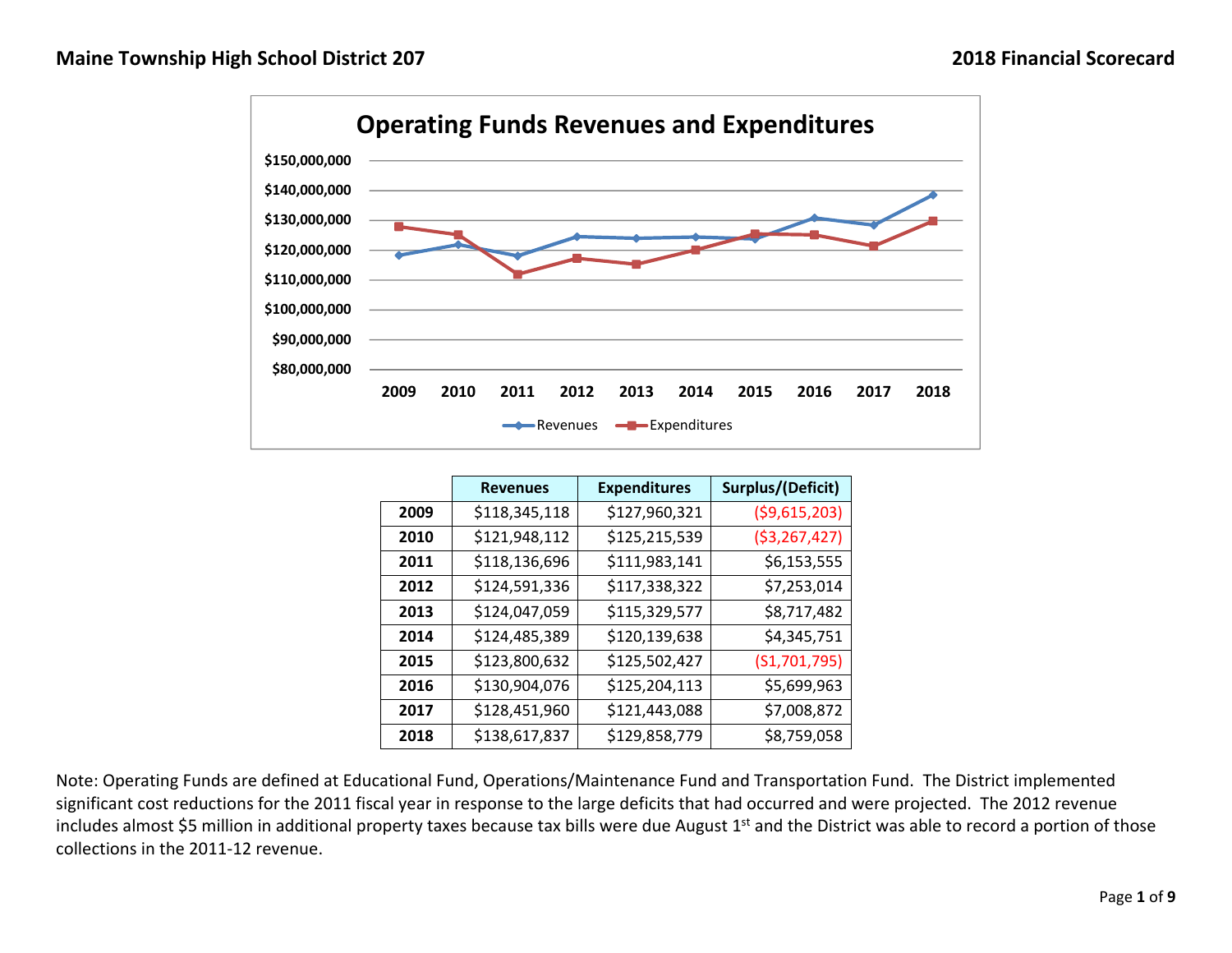

|      |                                 |              |                 | <b>Local Revenue</b>          |                                              |                                      |                        |                             | <b>State Revenue</b>                           |                        | <b>Federal</b><br><b>Revenue</b> |                        | <b>Transfers</b><br>between Funds |                        |                                |
|------|---------------------------------|--------------|-----------------|-------------------------------|----------------------------------------------|--------------------------------------|------------------------|-----------------------------|------------------------------------------------|------------------------|----------------------------------|------------------------|-----------------------------------|------------------------|--------------------------------|
|      | <b>Property</b><br><b>Taxes</b> | <b>CPPRT</b> | <b>Interest</b> | <b>Student</b><br><b>Fees</b> | <b>Other</b><br>Local/Flow<br><b>Through</b> | <b>Total Local</b><br><b>Revenue</b> | $%$ of<br><b>Total</b> | General<br><b>State Aid</b> | <b>Other</b><br><b>State</b><br><b>Revenue</b> | $%$ of<br><b>Total</b> | Federal<br><b>Revenue</b>        | $%$ of<br><b>Total</b> | <b>Transfers</b>                  | $%$ of<br><b>Total</b> | <b>Total</b><br><b>Revenue</b> |
| 2009 | \$87,944,893                    | \$5,593,657  | \$5,254,490     | \$2,201,638                   | \$3,387,219                                  | \$100,994,678                        | 88.20%                 | \$2,964,120                 | \$6,059,803                                    | 7.63%                  | \$2,671,168                      | 2.26%                  | \$2,268,130                       | 1.92%                  | \$118.345,118                  |
| 2010 | \$96,966,549                    | \$3,980,151  | \$1,209,136     | \$2,131,304                   | \$3,576,773                                  | \$107,863,913                        | 88.45%                 | \$2,693,005                 | \$6,220,242                                    | 7.31%                  | \$4,169,057                      | 3.42%                  | \$1,001,895                       | 0.82%                  | \$121,948,112                  |
| 2011 | \$91,359,276                    | \$5,268,232  | \$1,275,299     | \$2,287,858                   | \$1,878,915                                  | \$102,069,580                        | 86.40%                 | \$3,281,549                 | \$7,308,386                                    | 8.96%                  | \$4,662,795                      | 3.95%                  | \$814,386                         | 0.69%                  | \$118,136,696                  |
| 2012 | \$99,475,188                    | \$4,502,024  | \$1,099,216     | \$2,491,740                   | \$2,460,432                                  | \$110,028,600                        | 88.31%                 | \$3,287,446                 | \$7,181,724                                    | 8.40%                  | \$3,493,696                      | 2.80%                  | \$599,870                         | 0.48%                  | \$124,591,336                  |
| 2013 | \$98,221,044                    | \$4,694,880  | \$42,847        | \$2,572,501                   | \$2,581,464                                  | \$108,112,736                        | 87.15%                 | \$3,238,223                 | \$8,792,249                                    | 9.70%                  | \$3,400,361                      | 2.74%                  | \$503,490                         | 0.41%                  | \$124,047,059                  |
| 2014 | \$100,894,254                   | \$4,747,361  | \$862,315       | \$3,621,740                   | \$2,160,887                                  | \$112,286,557                        | 90.20%                 | \$3,315,527                 | \$4,736,502                                    | 6.47%                  | \$3,717,703                      | 2.99%                  | \$429,100                         | 0.34%                  | \$124,485,389                  |
| 2015 | \$101,958,123                   | \$5,138,703  | \$1,095,297     | \$2,882,942                   | \$1,343,611                                  | \$112,418,676                        | 90.81%                 | \$3,217,216                 | \$4,239,735                                    | 6.02%                  | \$3,504,425                      | 2.83%                  | \$420,580                         | 0.34%                  | \$123,800,632                  |
| 2016 | \$104,386,785                   | \$4,070,017  | \$1,298,585     | \$2,705,321                   | \$2,659,296                                  | \$115,120,004                        | 87.94%                 | \$3,424,622                 | \$3,438,209                                    | 5.24%                  | \$3,525,641                      | 2.69%                  | \$5,395,600                       | 4.12%                  | \$130,904,076                  |
| 2017 | \$105,883,876                   | \$4,991,237  | \$318,919       | \$2,632,378                   | \$3,977,110                                  | \$117,803,520                        | 91.71%                 | \$3,634,864                 | \$3,311,178                                    | 5.41%                  | \$3,280,698                      | 2.55%                  | \$421,700                         | 0.33%                  | \$128,451,960                  |
| 2018 | \$107,100,393                   | \$4,290,864  | \$323,121       | \$2,730,367                   | \$2,325,440                                  | \$117,670,185                        | 84.24%                 | \$5,595,822                 | \$4,224,678                                    | 7.08%                  | \$3,627,152                      | 2.62%                  | \$8400,000                        | 6.06%                  | \$138,617,837                  |

Note: During the 2010 and 2011 fiscal years, the District received Federal Funds from the American Recovery Reinvestment Act, which caused an increase in the percentage from Federal Sources. In 2016 the District transferred \$5 million from the Capital Projects Fund to help offset the cost of the Maine West Athletic Addition.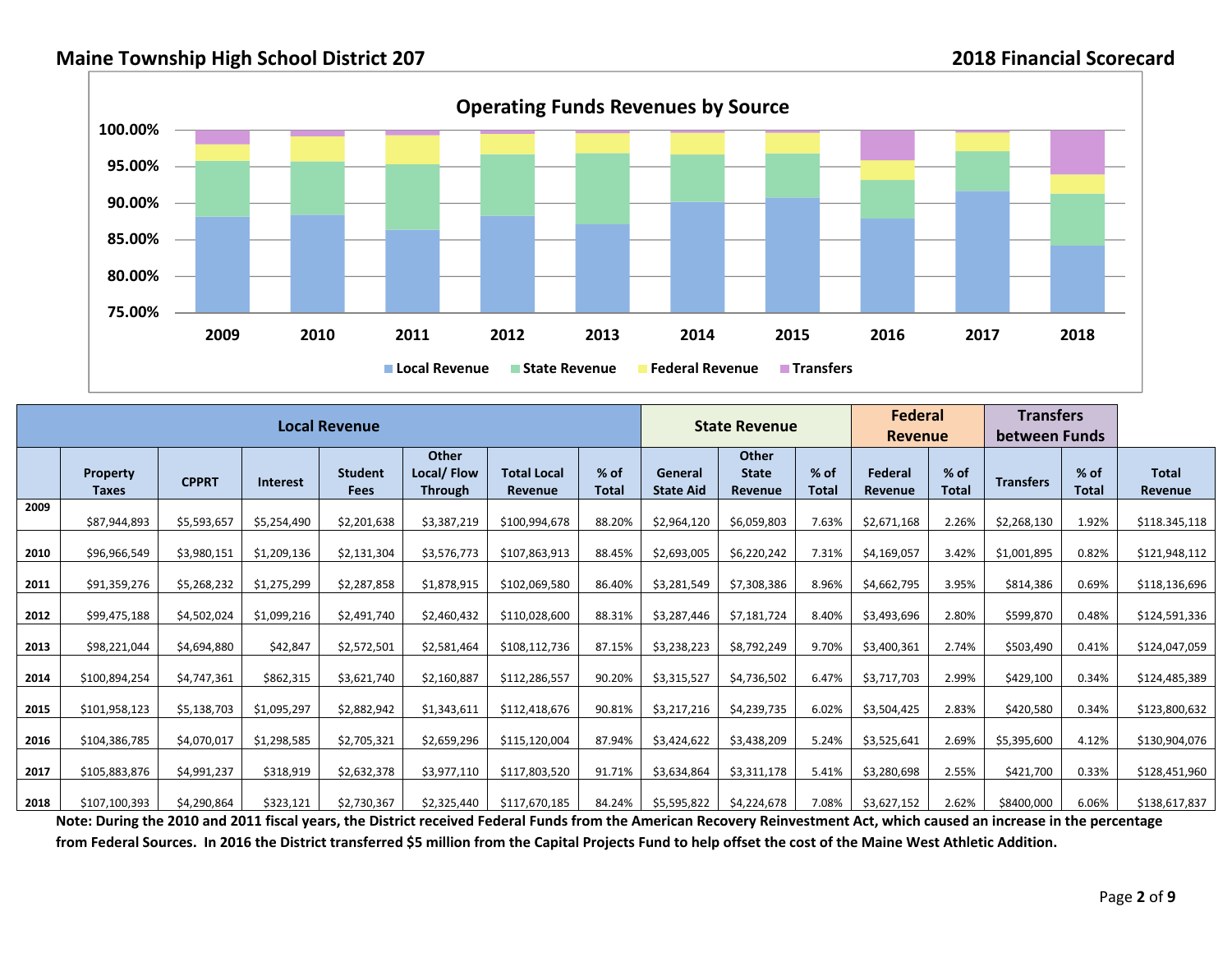

|      | <b>Salaries</b> | % of<br><b>Total</b> | <b>Benefits</b> | $%$ of<br><b>Total</b> | <b>Purchased</b><br><b>Services</b> | $%$ of<br><b>Total</b> | <b>Supplies</b> | % of<br><b>Total</b> | Capital<br>Outlay | % of<br><b>Total</b> | Other/Transfer | $%$ of<br><b>Total</b> | Out of<br><b>District</b><br><b>Tuition</b> | % of<br><b>Total</b> |
|------|-----------------|----------------------|-----------------|------------------------|-------------------------------------|------------------------|-----------------|----------------------|-------------------|----------------------|----------------|------------------------|---------------------------------------------|----------------------|
| 2009 | \$75,852,952    | 59.28%               | \$17,397,644    | 13.60%                 | \$11,503,747                        | 8.99%                  | \$6,900,363     | 5.39%                | \$7,130,970       | 5.57%                | \$643,722      | 0.50%                  | \$8,530,923                                 | 6.67%                |
| 2010 | \$77,422,398    | 61.83%               | \$17,238,801    | 13.77%                 | \$10,448,524                        | 8.34%                  | \$7,609,905     | 6.08%                | \$4,000,339       | 3.19%                | \$610,984      | 0.49%                  | \$7,884,588                                 | 6.30%                |
| 2011 | \$72,620,140    | 64.85%               | \$16,862,571    | 15.06%                 | \$5,648,171                         | 5.04%                  | \$7,079,543     | 6.32%                | \$730,464         | 0.65%                | \$609,628      | 0.54%                  | \$8,432,624                                 | 7.53%                |
| 2012 | \$74,753,525    | 63.71%               | \$16,772,312    | 14.29%                 | \$7,630,155                         | 6.50%                  | \$6,990,491     | 5.96%                | \$1,551,494       | 1.32%                | \$610,722      | 0.52%                  | \$9,029,623                                 | 7.70%                |
| 2013 | \$73,676,114    | 63.88%               | \$16,919,430    | 14.67%                 | \$7,686,751                         | 6.67%                  | \$8,274,809     | 7.17%                | \$2,220,716       | 1.93%                | \$676,691      | 0.59%                  | \$5,875,066                                 | 5.09%                |
| 2014 | \$76,116,960    | 63.36%               | \$17,424,151    | 14.50%                 | \$7,465,224                         | 6.21%                  | \$7,999,330     | 6.66%                | \$5,381,608       | 4.48%                | \$1,077,183    | 0.90%                  | \$4,675,182                                 | 3.89%                |
| 2015 | \$83,055,422    | 66.18%               | \$14,468,832    | 11.53%                 | \$7,025,418                         | 5.60%                  | \$7,895,987     | 6.29%                | \$7,554,042       | 6.02%                | \$1,045,733    | 0.83%                  | \$4,456,993                                 | 3.55%                |
| 2016 | \$82,736,701    | 66.08%               | \$13,530,027    | 10.81%                 | \$7,019,688                         | 5.61%                  | \$7,121,644     | 5.69%                | \$9,551,513       | 7.63%                | \$1,406,627    | 1.12%                  | \$3,837,913                                 | 3.07%                |
| 2017 | \$83,130,513    | 68.45%               | \$14,067,521    | 11.58%                 | \$8,776,792                         | 7.23%                  | \$7,050,873     | 5.81%                | \$3,898,915       | 3.21%                | \$631,797      | 0.52%                  | \$3,886,677                                 | 3.20%                |
| 2018 | \$85,021,097    | 65.47%               | \$13,102,218    | 10.09%                 | \$8,594,914                         | 6.62%                  | \$7,101,687     | 5.47%                | \$2,984,360       | 2.30%                | \$8,732,195    | 6.72%                  | \$4,322,308                                 | 3.33%                |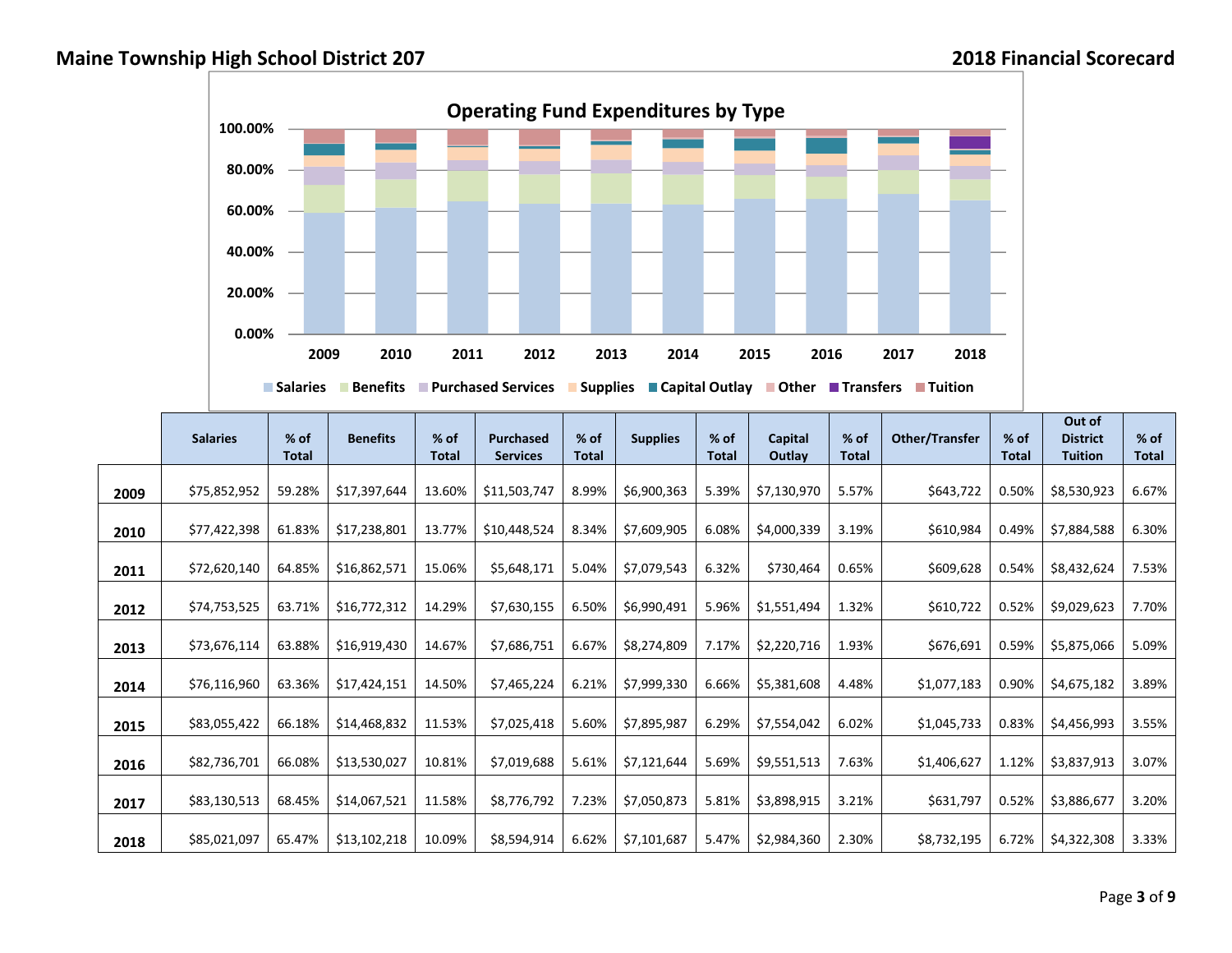

|      | <b>Revenues</b> | <b>Expenditures</b> | Surplus/(Deficit) |
|------|-----------------|---------------------|-------------------|
| 2009 | \$123,791,720   | \$134,187,654       | ( \$10,395,934)   |
| 2010 | \$127,613,802   | \$133,602,516       | (55,988,714)      |
| 2011 | \$122,834,842   | \$116,976,635       | \$5,858,207       |
| 2012 | \$130,412,303   | \$122,102,091       | \$8,310,212       |
| 2013 | \$129,180,514   | \$120,853,245       | \$8,327,269       |
| 2014 | \$132,510,298   | \$125,663,306       | \$6,846,992       |
| 2015 | \$130,270,092   | \$133,297,817       | ( \$3,027,725)    |
| 2016 | \$138,150,031   | \$135,834,906       | \$2,315,125       |
| 2017 | \$134,772,178   | \$130,229,452       | \$4,542,726       |
| 2018 | \$137,199,181   | \$133,966,748       | \$3,232,433       |

Note: The 2007 revenue includes one-time revenue from the settlement of an asbestos lawsuit. \$5,075,000 was included as revenue in the Health Life Safety Fund. The 2010 revenue figure includes an additional 5% in property taxes as a result of a change in Illinois law. This was a one year spike in revenue. The District implemented significant cost reductions for the 2011 fiscal year in response to the large deficits that had occurred and were projected. The 2012 revenue includes almost \$5 million in additional property taxes because tax bills were due August 1<sup>st</sup> and the District was able to record a portion of those **collections in the 2011‐12 revenue**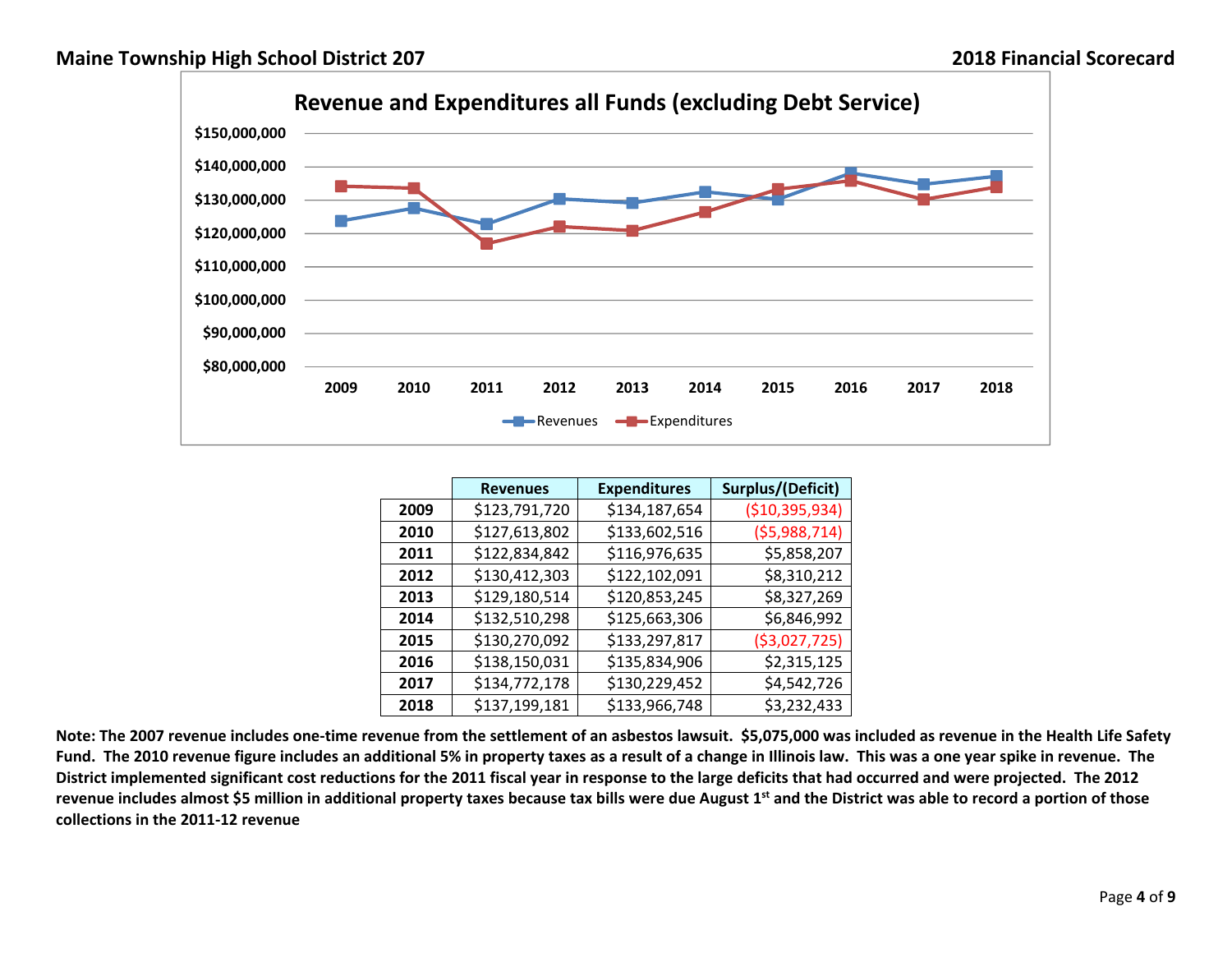

|      |                                 |              |                 | <b>Local Revenue</b>   |                                              |                                      |                 |                             | <b>State Revenue</b>             |                        | <b>Federal</b><br><b>Revenue</b> |                 | <b>Transfers</b><br>between Funds |                      |                                |
|------|---------------------------------|--------------|-----------------|------------------------|----------------------------------------------|--------------------------------------|-----------------|-----------------------------|----------------------------------|------------------------|----------------------------------|-----------------|-----------------------------------|----------------------|--------------------------------|
|      | <b>Property</b><br><b>Taxes</b> | <b>CPPRT</b> | <b>Interest</b> | <b>Student</b><br>Fees | <b>Other</b><br>Local/Flow<br><b>Through</b> | <b>Total Local</b><br><b>Revenue</b> | $%$ of<br>Total | General<br><b>State Aid</b> | Other<br><b>State</b><br>Revenue | $%$ of<br><b>Total</b> | <b>Federal</b><br><b>Revenue</b> | $%$ of<br>Total | <b>Transfers</b>                  | % of<br><b>Total</b> | <b>Total</b><br><b>Revenue</b> |
| 2009 | \$92,230,549                    | \$5,692,168  | \$8,432,038     | \$2,201,638            | \$3,387,219                                  | \$111,943,612                        | 90.43%          | \$2,964,120                 | \$6,059,803                      | 7.29%                  | \$2,671,168                      | 2.16%           | \$153,017                         | 0.12%                | \$123,791,720                  |
| 2010 | \$101,264,190                   | \$4,097,900  | \$2,749,987     | \$2,131,304            | \$3,576,773                                  | \$113,820,154                        | 89.19%          | \$2,693,005                 | \$6,220,242                      | 6.98%                  | \$4,879,376                      | 3.82%           | \$1,025                           | 0.00%                | \$127,613,802                  |
| 2011 | \$95,772,893                    | \$5,398,326  | \$2,241,230     | \$2,287,858            | \$1,878,915                                  | \$107,579,222                        | 87.58%          | \$3,281,549                 | \$7,308,386                      | 8.62%                  | \$4,662,795                      | 3.80%           | \$2,890                           | 0.00%                | \$122,834,842                  |
| 2012 | \$104,834,208                   | \$4,833,547  | \$1,827,140     | \$2,491,740            | \$2,460,432                                  | \$116,447,067                        | 89.29%          | \$3,287,466                 | \$7,181,704                      | 8.03%                  | \$3,493,696                      | 2.68%           | \$2,370                           | 0.00%                | \$130,412,303                  |
| 2013 | \$103,501,384                   | \$4,989,245  | \$42,867        | \$2,572,501            | \$2.641.464                                  | \$113,747,461                        | 88.05%          | \$3,238,223                 | \$8,792,249                      | 9.31%                  | \$3,400,361                      | 2.63%           | \$2,220                           | 0.00%                | \$129,180,514                  |
| 2014 | \$106,327,164                   | \$5,045,014  | \$1,593,376     | \$3,621,740            | \$2,222,630                                  | \$118,809,924                        | 89.66%          | \$3,315,527                 | \$6,665,944                      | 7.53%                  | \$3,717,703                      | 2.81%           | \$1,200                           | 0.00%                | \$132,510,298                  |
| 2015 | \$107,632,217                   | \$5,460,896  | \$1,988,070     | \$2,882,942            | \$1,343,611                                  | \$119,307,736                        | 91.59%          | \$3,217,216                 | \$4,239,735                      | 5.72%                  | \$3,504,425                      | 2.69%           | \$980                             | 0.00%                | \$130,270,092                  |
| 2016 | \$110,286,535                   | \$4,325,204  | \$2,279,603     | \$2,705,321            | \$2,769,926                                  | \$122,366,589                        | 88.57%          | \$3,424,622                 | \$3,438,209                      | 4.97%                  | \$3,525,641                      | 2.55%           | \$5,395,600                       | 4.14%                | \$138,150,031                  |
| 2017 | \$111,820,265                   | \$5,311,552  | \$382,433       | \$2,632,378            | \$3,977,110                                  | \$124,123,738                        | 92.10%          | \$3,634,864                 | \$3,311,178                      | 5.15%                  | \$3,280,698                      | 2.43%           | \$421,700                         | 0.31%                | \$134,772,178                  |
| 2018 | \$112,969,093                   | \$4,559,898  | \$416,636       | \$2,730,367            | \$2,675,535                                  | \$123,351,529                        | 89.91%          | \$5,595,822                 | \$3,627,152                      | 7.16%                  | \$3,627,152                      | 2.64%           | \$400,000                         | 0.29%                | \$137,199,181                  |

Note: During the 2010 and 2011 fiscal years, the District received Federal Funds from the American Recovery Reinvestment Act, which caused an increase in **the percentage from Federal Sources.**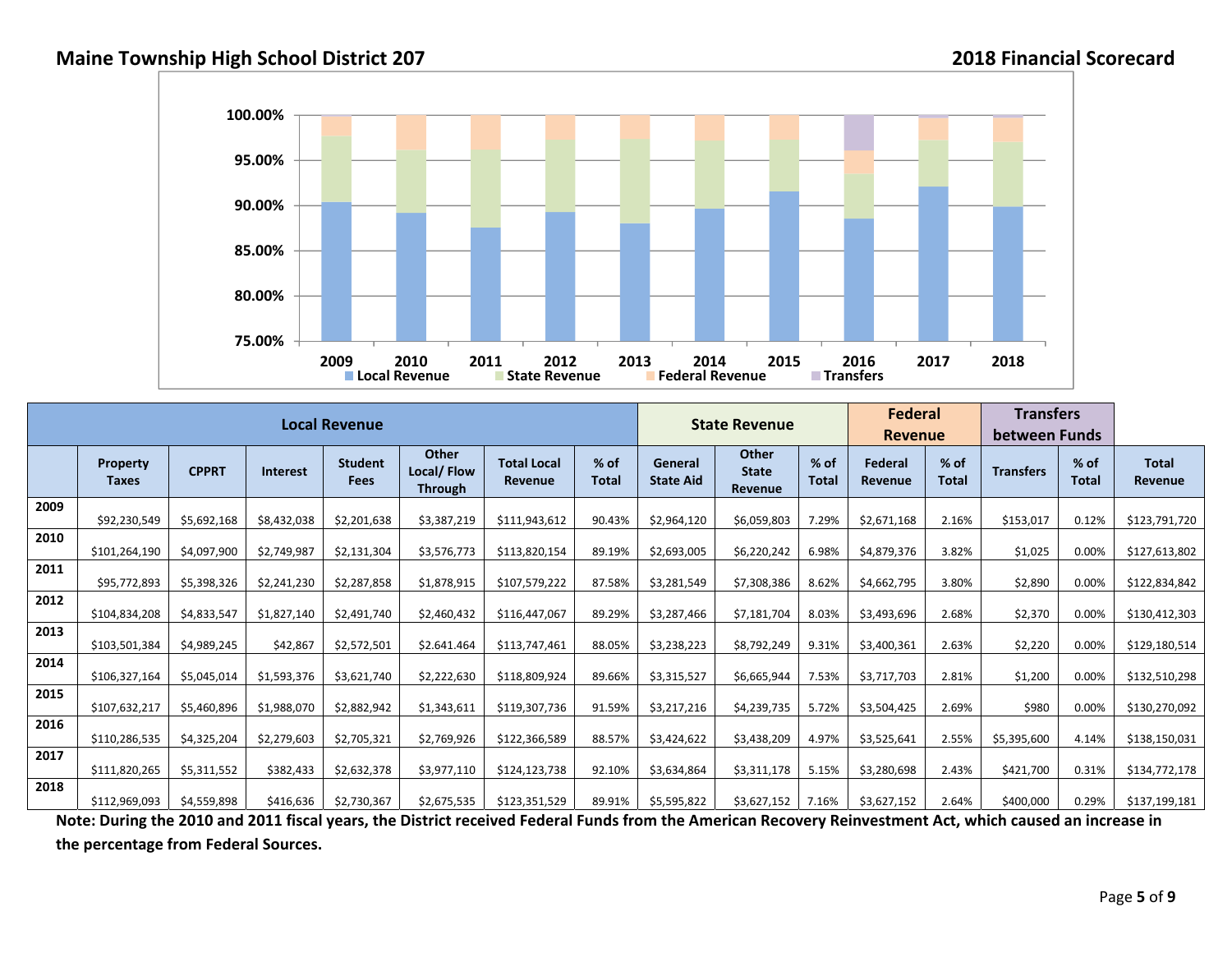## **Maine Township High School District 207 2018 Financial Scorecard**



|      | <b>Salaries</b> | $%$ of       | <b>Benefits</b> | $%$ of       | <b>Purchased</b> | $%$ of       | <b>Supplies</b> | $%$ of       | Capital      | $%$ of       | Other       | $%$ of | Out of<br><b>District</b> | $%$ of       |
|------|-----------------|--------------|-----------------|--------------|------------------|--------------|-----------------|--------------|--------------|--------------|-------------|--------|---------------------------|--------------|
|      |                 | <b>Total</b> |                 | <b>Total</b> | <b>Services</b>  | <b>Total</b> |                 | <b>Total</b> | Outlay       | <b>Total</b> |             | Total  | <b>Tuition</b>            | <b>Total</b> |
| 2009 | \$75,852,952    | 56.53%       | \$20,414,068    | 15.21%       | \$12,368,072     | 9.22%        | \$6,900,363     | 5.14%        | \$9,364,093  | 6.98%        | \$753,722   | 0.56%  | \$8,530,923               | 6.36%        |
| 2010 | \$77,422,398    | 67.95%       | \$20,714,253    | 15.50%       | \$11,501,411     | 8.61%        | \$7,609,905     | 5.70%        | \$7,858,977  | 5.88%        | \$610,984   | 0.46%  | \$7,884,588               | 5.90%        |
| 2011 | \$72,620,140    | 62.08%       | \$20,566,447    | 17.58%       | \$6,465,170      | 5.53%        | \$7,079,543     | 6.05%        | \$1,203,083  | 1.03%        | \$609,628   | 0.52%  | \$8,432,624               | 7.21%        |
| 2012 | \$74,753,525    | 61.22%       | \$20,342,802    | 16.66%       | \$8,306,435      | 6.80%        | \$6,990,491     | 5.73%        | \$2,048,493  | 1.68%        | \$630,722   | 0.52%  | \$9,029,623               | 7.40%        |
| 2013 | \$73,676,114    | 60.96%       | \$20,519,388    | 16.98%       | \$8,958,510      | 7.41%        | \$8,274,809     | 6.85%        | \$2,834,840  | 2.35%        | \$714,518   | 0.59%  | \$5,875,066               | 4.81%        |
| 2014 | \$76,116,960    | 60.19%       | \$21,024,109    | 16.62%       | \$8,736,983      | 6.91%        | \$7,999,330     | 6.33%        | \$5,995,732  | 4.74%        | \$1,115,010 | 0.88%  | \$4,675,182               | 3.83%        |
| 2015 | \$83,055,422    | 62.31%       | \$18,211,751    | 13.66%       | \$7,025,418      | 5.27%        | \$7,909,788     | 5.93%        | \$10,080,212 | 7.56%        | \$1,158,233 | 0.87%  | \$4,456,993               | 3.34%        |
| 2016 | \$82,736,701    | 60.91%       | \$17,573,271    | 12.94%       | \$7,640,188      | 5.62%        | \$7,121,644     | 5.24%        | \$10,122,862 | 7.45%        | \$1,406,727 | 1.04%  | \$3,837,913               | 2.83%        |
| 2017 | \$83,130,513    | 63.83%       | \$18,292,747    | 14.05%       | \$9,421,233      | 7.23%        | \$7,050,873     | 5.41%        | \$7,815,612  | 6.00%        | \$521,112   | 0.40%  | \$3,997,362               | 3.07%        |
| 2018 | \$85,021,024    | 63.46%       | \$17,016,893    | 12.70%       | \$9,189,019      | 6.86%        | \$7,101,687     | 5.30%        | \$10,183,622 | 7.60%        | \$1,132,195 | 0.85%  | \$4,322,308               | 3.32%        |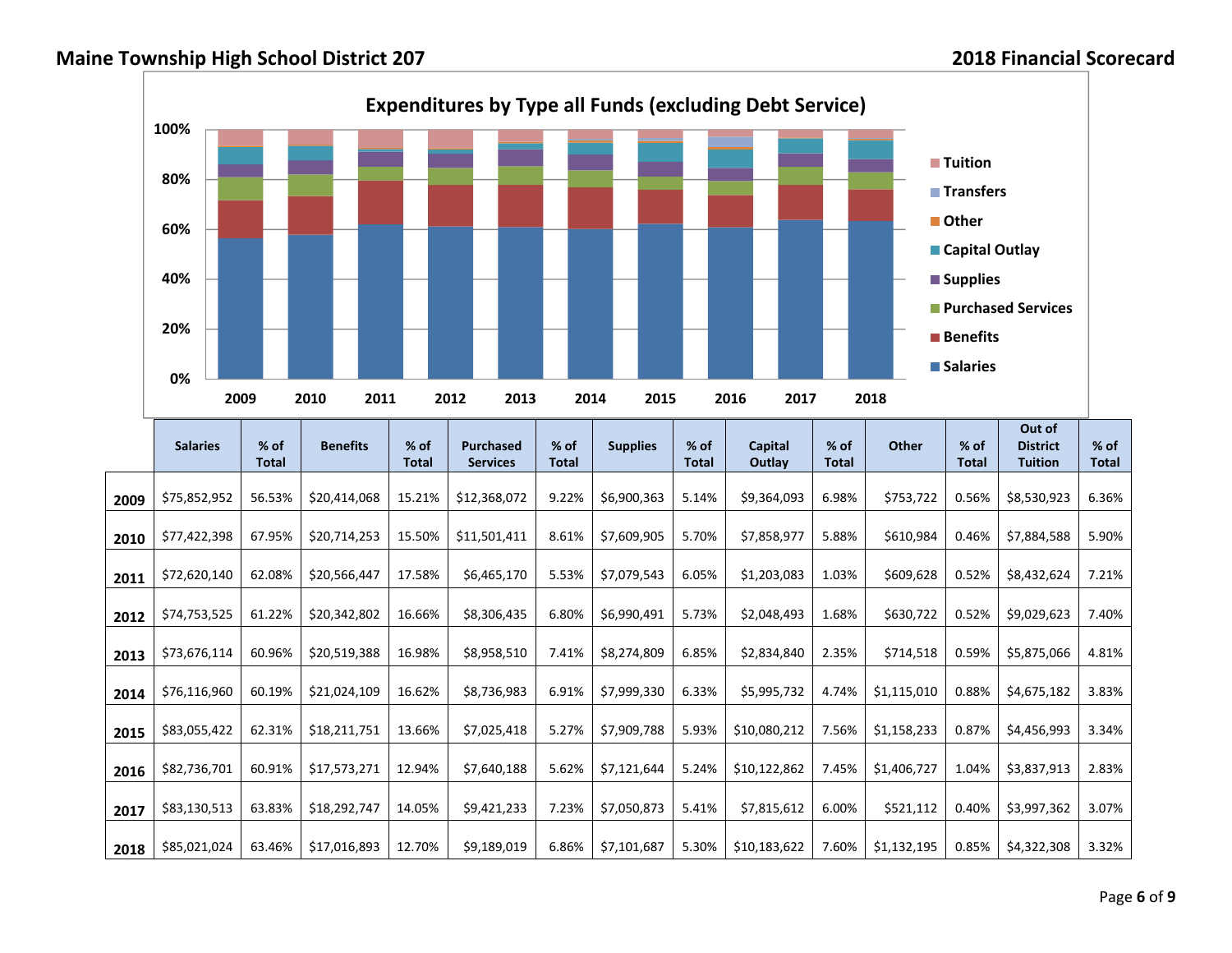

## **Financial Profile Information**

|                                      | 2009     | 2010     | 2011     | 2012     | 2013     | 2014     | 2015     | 2016     | 2017     | 2018     |
|--------------------------------------|----------|----------|----------|----------|----------|----------|----------|----------|----------|----------|
| <b>Fund Balance to Revenue Ratio</b> | 73.30%   | 68.50%   | 75.50%   | 77.30%   | 84.60%   | 86.80%   | 84.80%   | 88.00%   | 99.40%   | 98.20%   |
| Days Cash on Hand                    | 274 Days | 267 Days | 318 Days | 313 Days | 342 Days | 348 Days | 324 Days | 337 Days | 395 Days | 392 Days |
| <b>Expenditure to Revenue Ratio</b>  | 108.60%  | 101.70%  | 94.90%   | 94.30%   | 93.40%   | 96.50%   | 101.30%  | 98.70%   | 94.80%   | 93.60%   |

The Illinois State Board of Education (ISBE) computes an annual financial profile score for all districts in Illinois.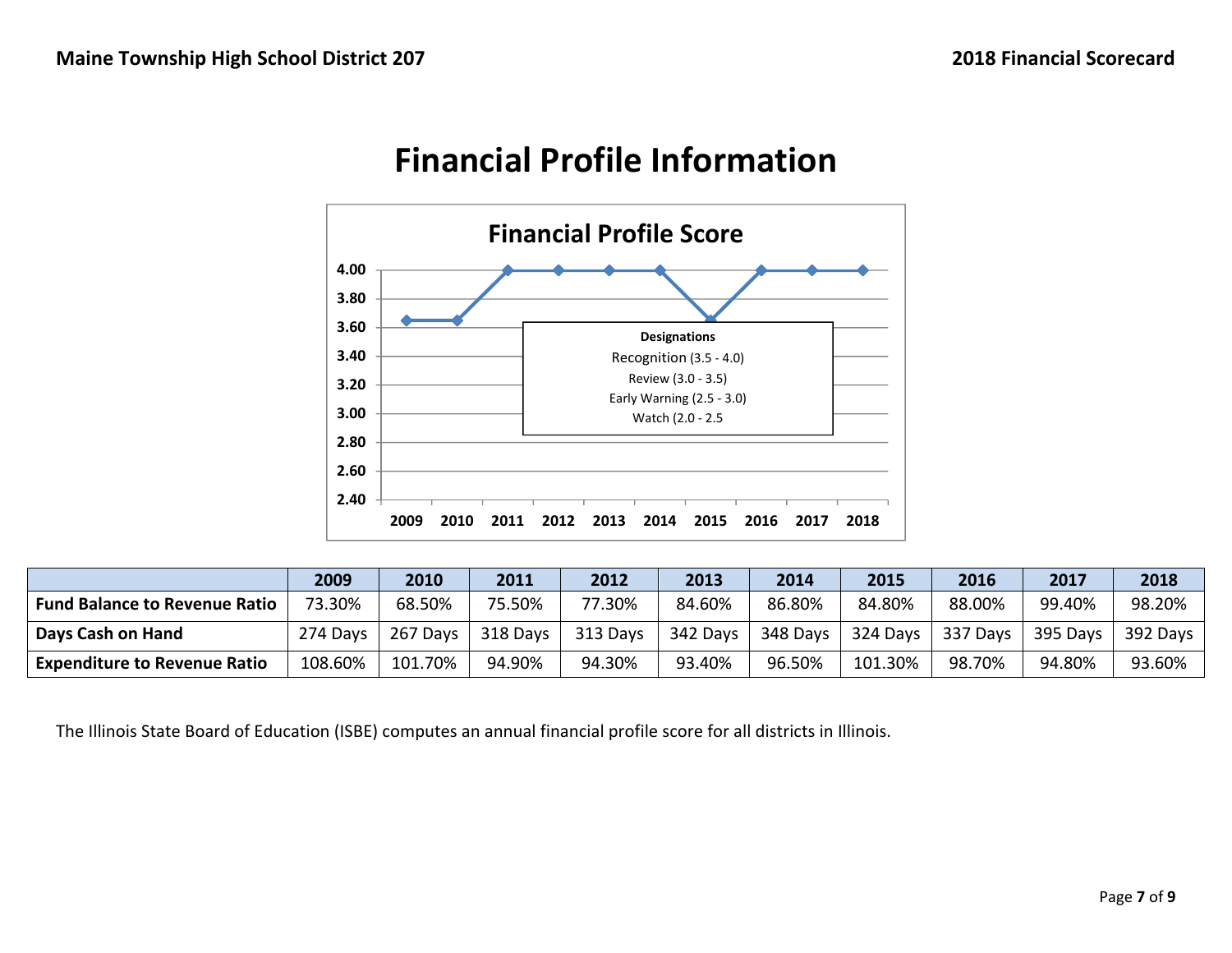